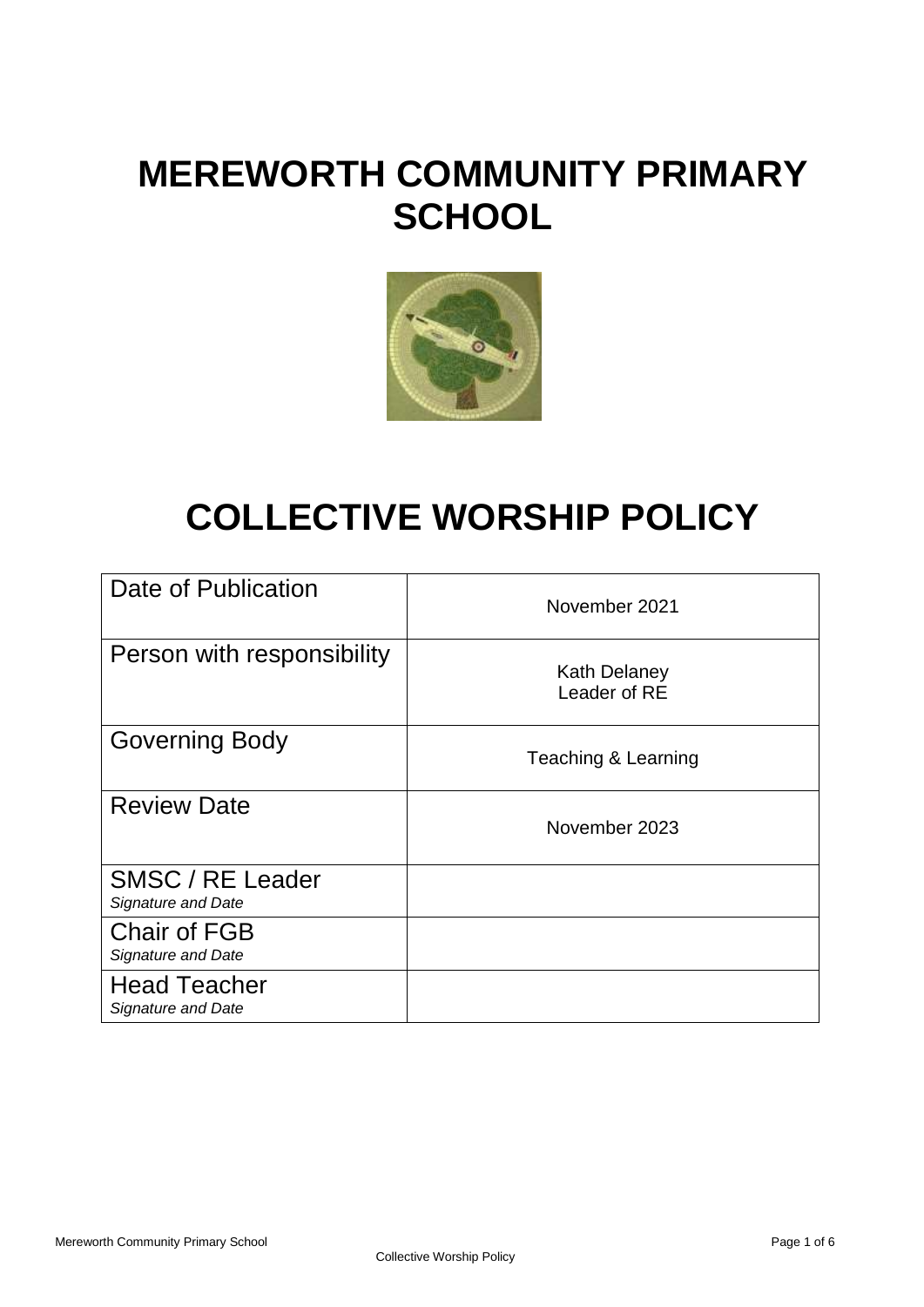# **COLLECTIVE WORSHIP AT MEREWORTH CP SCHOOL**

### **BACKGROUND TO COLLECTIVE WORSHIP AT OUR SCHOOL**

It is a legal requirement that all registered school age pupils take part in an act of worship each day. These acts of worship must be "wholly or mainly of a broadly Christian Character" for the majority of the time. They must also be "appropriate, having regard to the ages, aptitudes and family backgrounds of the pupils".

Families who send their children to this school are in the main 'nominally' Christian or from non-religious backgrounds. Some children are from practising Christian families, in addition, there are children who are from religions other than Christianity. We recognise that in asking our children to worship, we have to consider the background that our children come from and it is therefore not the practice of this school to preach to or convert the children. The faith background of both the staff and the child's family is respected at all times.

The Head Teacher is responsible (under the School Standards and Framework Act 1998) for arranging the daily collective worship after consulting with the governing body. Parents of a pupil at a community, foundation or voluntary school have a right to withdraw their children from collective worship. If a parent asks for their child to be wholly or partly excused from attending collective worship at the school, the school must comply unless the request is withdrawn. Any parent who wishes to exercise this right should consult the headteacher. Teachers may also withdraw from collective worship.

#### **SOME DEFINITIONS**

#### **Collective worship**

Worship from within a faith tradition has a very specific definition. A school community is not a worshipping community and the law recognises this by requiring "collective" not "corporate" worship. Broadly, worship in school is more appropriately referred to as worth-ship. This might encompass what is offered in a spirit of admiration, celebration and respect to God and/or people of excellence, worthy of honour and by extension to concepts, principles and conduct which are worthy of celebration as examples of the highest achievements of the human spirit.

Worship defined in this way draws on literature, music, art, drama and other sources of inspiration and reflection for pupils and staff whose religious and cultural backgrounds are of any faith or none. In this way collective worship is inclusive not exclusive.

#### **Worship of a broadly Christian character**

The majority of acts of worship must be of a "broadly Christian character", and those that are must reflect the broad traditions of Christian belief without being denominational. Paragraphs 60-63 of the DFE Circular 1/94 asks schools to define this as according a special status to Jesus Christ.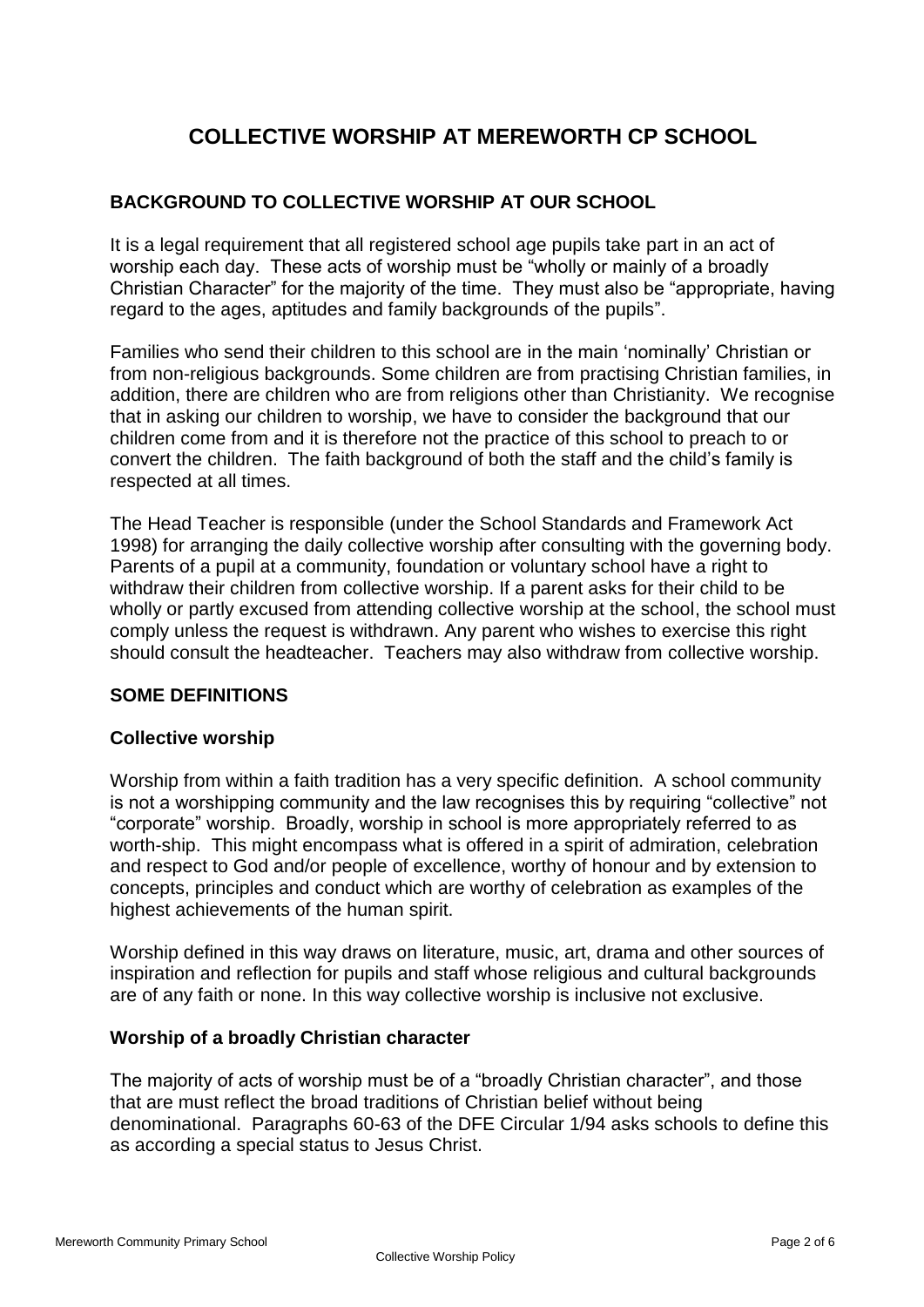If we are to be inclusive in our worship at Mereworth, taking the family backgrounds of the children into consideration, then, when according a special status to Jesus Christ, all pupils, whatever their beliefs, need to be respected. It is therefore appropriate in this school to tell stories of the life of Jesus, but inappropriate for all children to be required to address 'Him' in prayer.

Many of the characteristics of Christianity are shared by all the faiths. It is important to concentrate on these as well as those specific to Christianity.

### **VALUES AND AIMS**

At Mereworth we believe that collective worship supports and strengthens what we aim to do in every aspect of school life. Our caring ethos and the value which we place on the development of the whole child; spiritually, morally, socially, culturally and intellectually is reflected in our worship. We value this special time in the school day for the space it gives children to develop a reflective approach to life and the ability to express their reflections in traditionally religious / spiritual ways or any other appropriate manner.

Through our collective worship we aim to provide a caring and supporting environment for children to:

- Become increasingly aware of themselves as individuals and groups within the school and wider community
- Grow in understanding of the feelings of other people in every day situations and beliefs
- Explore the language which people use to express their feelings
- Deepen their sense of wonder about the world around them
- Grow in confidence when making a presentation to the group or whole school
- Respond freely to religious and/or spiritual stimulus
- Acknowledge diversity and affirm each person's life stance, whether it be religious or not

Worship both reflects and nurtures the ethos of the whole school. It encompasses all aspects of school life and all areas of the curriculum so that every member of staff and every pupil may feel involved. In particular school worship at Mereworth develops the feeling of belonging to a community which is essential for personal development and spiritual growth.

# **OBJECTIVES**

We see collective worship as an educational opportunity with clear objectives. We use this time to encourage pupils to:

• Show interest in, and a concern for, members of the school community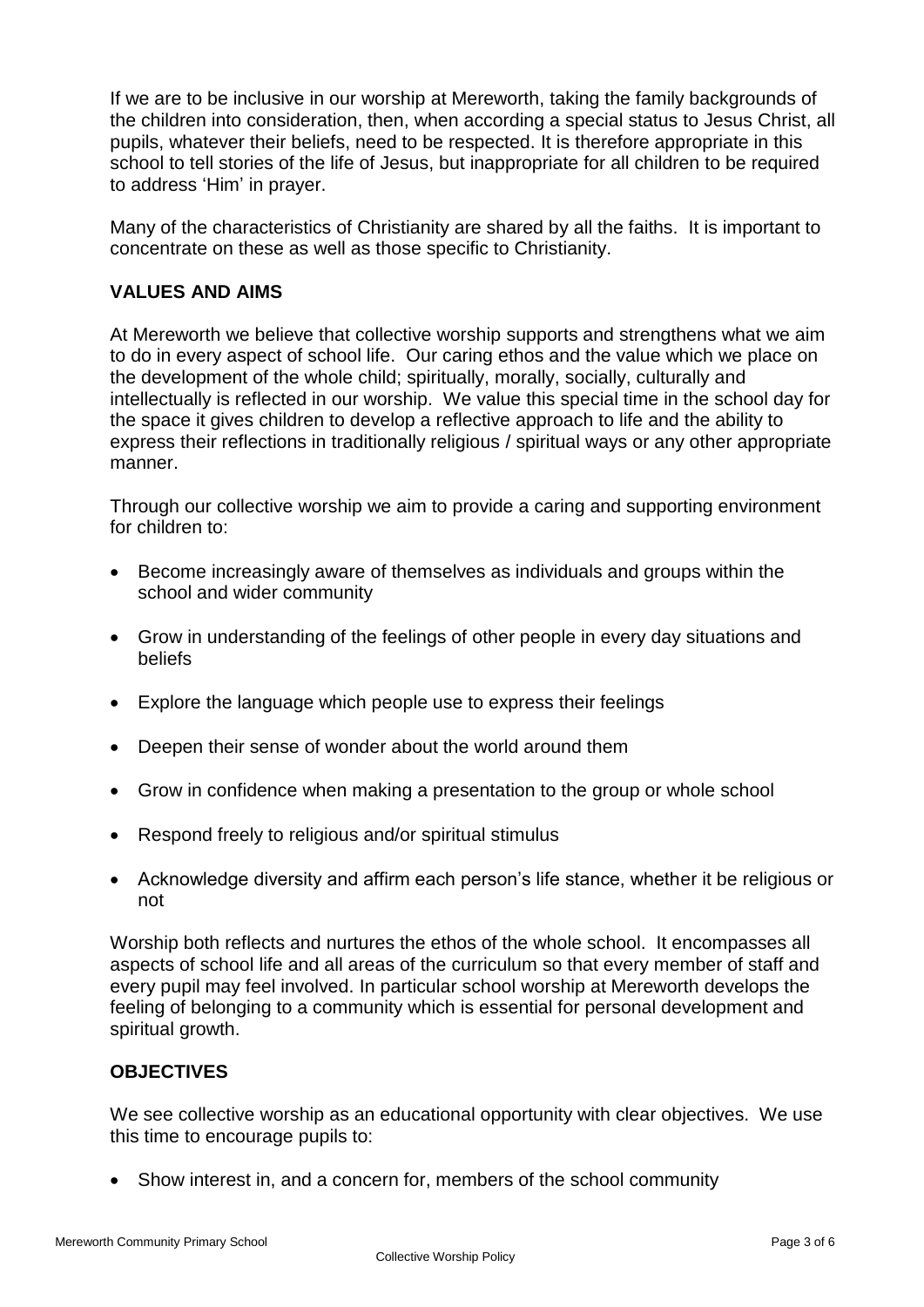- Celebrate special occasions together, including festivals and Awareness days
- Show concern for the daily happenings in school life, the local community and the wider world
- Share appreciation of worthwhile projects undertaken by groups within the school
- Explore and review the variety of values, attitudes, standards, manifested in religions and society
- Reflect upon dimensions of human life the wonderful, beautiful, joyful, heroic, humorous, tragic, sorrowful, solemn
- Reflect on the way in which humankind has expressed the deepest spiritual feelings, through the creative and expressive arts, scientific discovery, religious practice, service to God and other people.

#### **PLANNING**

At Mereworth we combine our acts of worship with assembly, helping to ensure that worship takes place within a broad educational framework. The whole school meets together daily, either via Zoom or in the school hall, this is generally between 10.15 a.m. and 10.30 a.m. and on Friday at 2:30 p.m. until 3:00 p.m. Thursday's assembly is a singing practice led by the music subject leader at 10.15 am – 10:30am.

The Head Teacher usually leads the whole school worship on Mondays and Fridays, the Deputy Head Teacher leads the Tuesday school worship and class teachers lead Wednesday's assembly. Wednesday assembly is value based and focusses on the monthly value and builds in an element of collective worship.

#### **We choose from a range of methods, including:**

- Pupils' contributions
- Sacred and secular stories/readings
- Dance/drama
- Prayer/reflection/meditation/songs/hymns/music
- Artefacts/natural materials
- Visual aids/video clips/focal points, including CBBC Newsround
- Dialogue/creative silence
- Visitors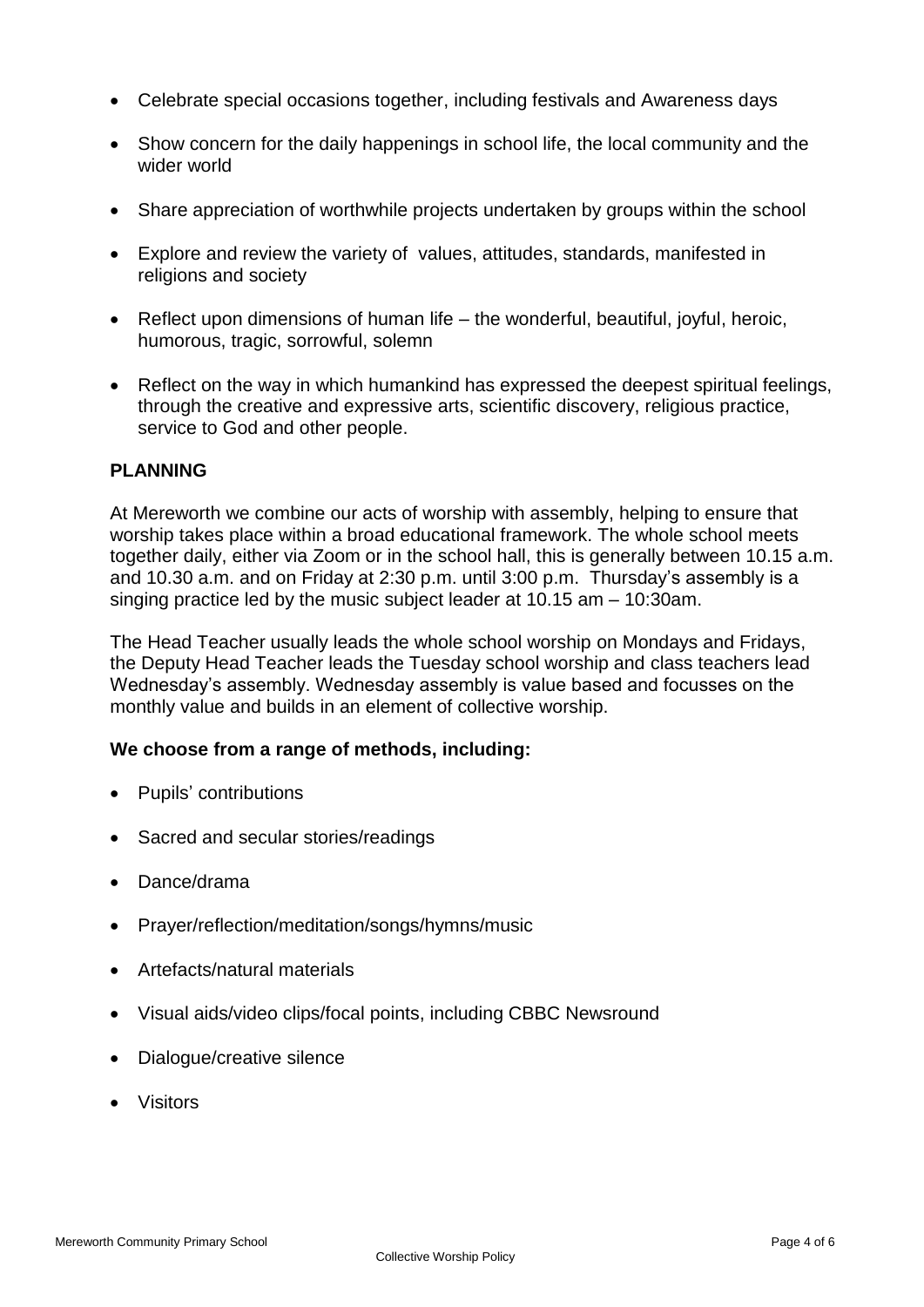# **SUCCESS CRITERIA**

At Mereworth, we evaluate our acts of worship against some of the following:

- Involvement, enjoyment, attention, reaction of pupils
- The growth of respect and tolerance within the school community
- Positive response to shared experience
- An atmosphere which matches the theme
- A contribution to individual and community sense of well being
- A sense of occasion
- Good order
- Staff affirmation
- A sense of challenge
- A place in the overall plan of the school
- Enrichment of pupil's experience

#### **SOME CHALLENGES**

#### **Staff non-contact time**

We appreciate the need for staff to have some time during the school day set aside for planning and preparation. We also recognise the value of the whole school, including staff being involved in our school worship. Therefore, staff are present for Friday assemblies and we have a rota of staff to be present in the other assembly / collective worship sessions.

#### **Song/music**

Song/music is a very powerful means of creating the right atmosphere and unifies and uplifts the school community. We have a bank of music from which to draw, taken from a variety of cultures and types. Likewise with the songs we sing. We are careful with our song choices and recognise the need to check that no children will find the lyrics uncomfortable or offensive to sing. We select our songs/music carefully to match the theme.

#### **Prayer**

At Mereworth pupils are not required to say or affirm prayers in which they do not believe. We have developed various forms of introductions to our prayers / statements of reflection, which distance children, but gives them the opportunity to participate if they so desire; e.g., 'And now in a moment of stillness, listen to the words of a well known Christian/ Hindu/ Muslim prayer/poem/reading ' or, 'you may like to use this time to say